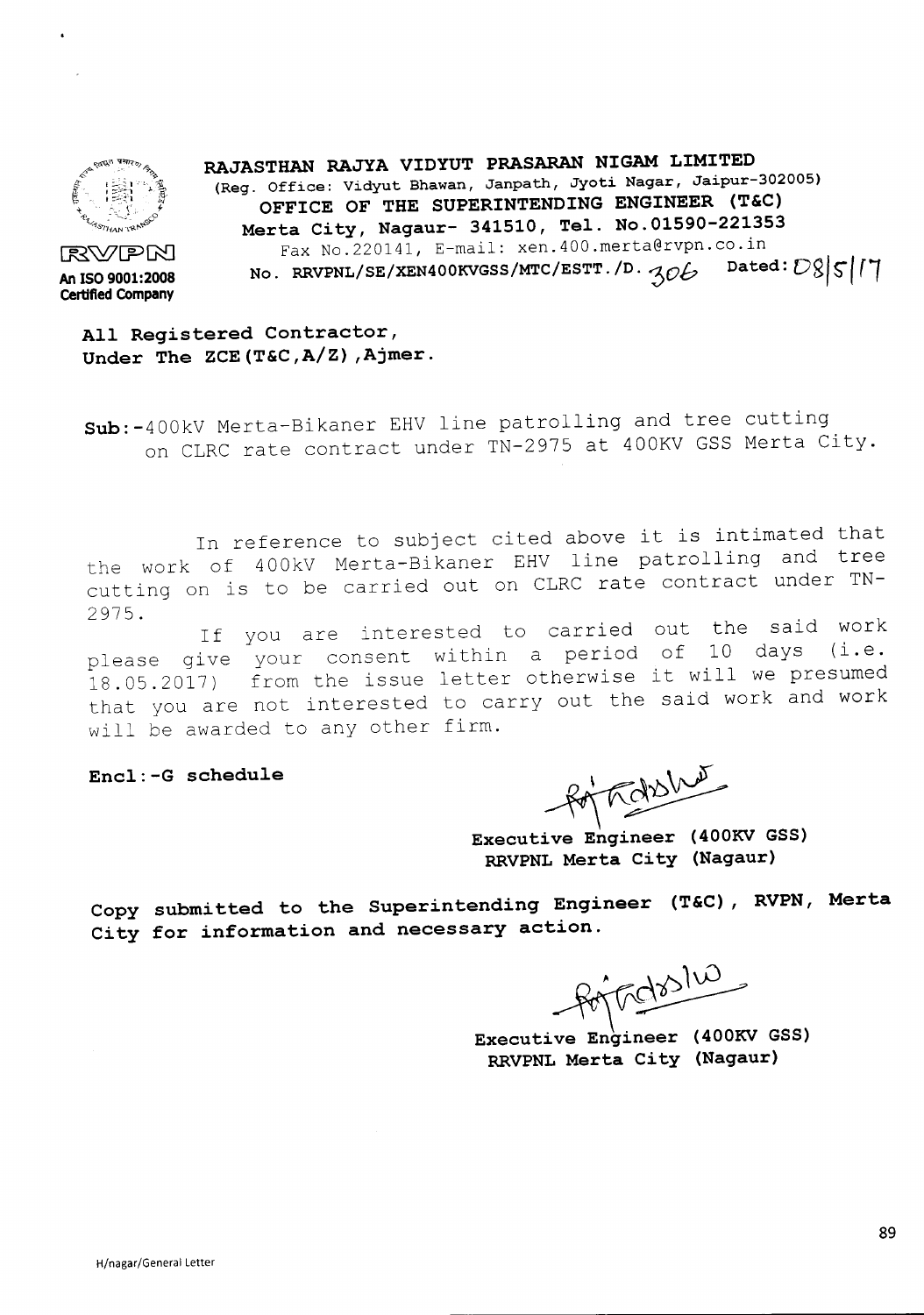## **RAJASTHAN RAJYA VIDYUT PRASARAN NIGAM LIMITED OFFICE OF THE SUPERINTENDING ENGINEER [TaC]**

Merta City, Distt. Nagaur- 341510, Telephone No.01590-221353

## 'G'- **SCHEDULE**

Name of Work:- For routine EHV line patrolling of various 400 KV *SjC* & *DjC* line. Ref.:- BSR No. RVPN/SE(SSPC)/ XEN {TK}/ BSR /AI/D.21/Jaipur/Dt.04/04/2011.

| S.No. | Description                                                                                                                                                                                                                                                                                                                                                                               | Unit                   | Rate | Quantity<br>(In K.M.) | Amount |
|-------|-------------------------------------------------------------------------------------------------------------------------------------------------------------------------------------------------------------------------------------------------------------------------------------------------------------------------------------------------------------------------------------------|------------------------|------|-----------------------|--------|
|       | <b>7 Maintenance of EHV Lines</b>                                                                                                                                                                                                                                                                                                                                                         |                        |      |                       |        |
| 7.1   | Routine patrolling of EHV lines and Reports<br>submission:-<br>Routine patrolling/ Inspection of 220 KV lines<br>including detailed inspection with binocular to be<br>arranged by contractor. The inspection/checking is<br>to be done as per direction/instructions in the<br>erstwhile RSEB maintenance manual for<br>transmission lines which includes checking of the<br>following:- |                        |      |                       |        |
|       | a)Towers and structures their foundations,<br>revetment, earthling, tower members, nut and<br>bolts etc.<br>b) Conductors and earth wire and their<br>accessories/ hardware.<br>c) Horizontal and vertical of conductors.                                                                                                                                                                 |                        |      |                       |        |
|       | A. Report of the patrolling / inspection is to be<br>prepared in the Performa prescribed in the Nigams<br>construction manual / ISO documents (Patrolling<br>Sheet). Transport & halting arrangements as<br>required shall be made by the contractor at his<br>own cost.                                                                                                                  |                        |      |                       |        |
| 1     | 400 KV Tr. Line                                                                                                                                                                                                                                                                                                                                                                           |                        |      |                       |        |
|       | 400 KV Merta-Bikaner(Loc. No. 465 to Loc. No.<br>231 S/C)                                                                                                                                                                                                                                                                                                                                 | Per route<br><b>Km</b> | 161  | 86                    | 13846  |
|       | Add 60% above BSR                                                                                                                                                                                                                                                                                                                                                                         |                        |      |                       | 8307.6 |
|       | G.Total:-                                                                                                                                                                                                                                                                                                                                                                                 |                        |      |                       | 22154  |

(Rs. Twenty Two Thousand One Hundred Fifty Four Only)

Prepared by  $\bigcup_{n \in \mathbb{N}} \bigcup_{n \neq n} \bigcup_{n \neq n}$ 

Checked by

*~et'rf* AEN (Maint)1

Office In charge Ŵ

Executive Engineer 400KV GSS Merta City

JEN (Maint.) 400KV GSS Merta City

400KV GSS Merta City